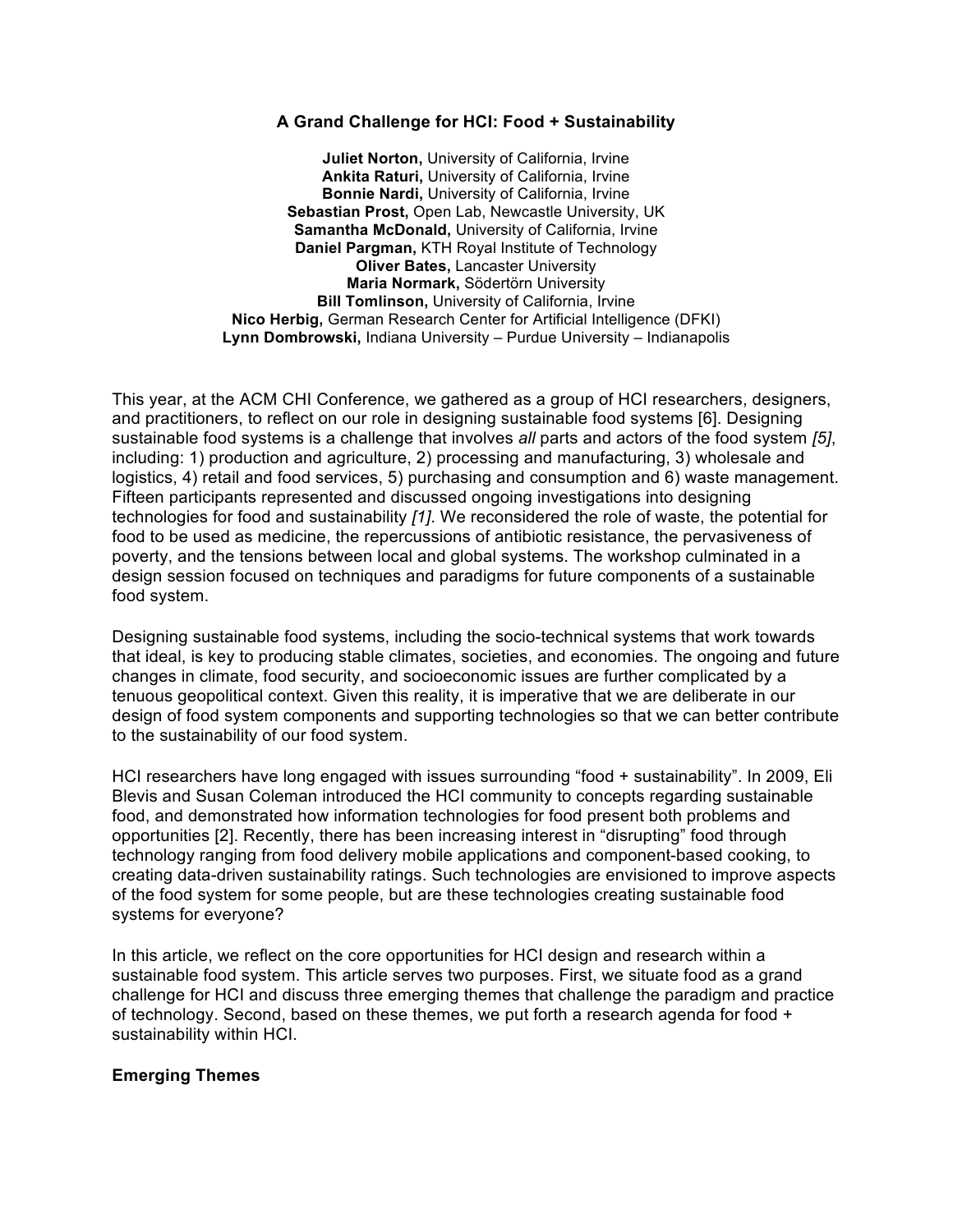What actually constitutes sustainable food systems is a complex question. At the FoodCHI workshop, we explored the potential of HCI in supporting various forms of sustainable food. Three themes dominated our conversations: trust and accountability, food sovereignty, and sustainable food policies. While these do not encompass the full range of issues, we believe that these themes allow for an initial framing of a research agenda on food + sustainability in HCI.

**Trust and Accountability:** For a food system to be sustainable, actors must form a web of trust and accountability regarding others' sustainability, in addition to behaving sustainably themselves. For example, consumers must trust in the retailer's practice, the retailer must trust in the distributor's practice, the distributor must trust in the manufacturer's practice, and the manufacturer must trust in the producer's practice. Because information flows through this chain, all actors of a sustainable food system are collectively responsible for generating and maintaining trustful information.

Trust is more easily formed in small scale interactions. However, when a single product is comprised of globally derived ingredients, trust relationships may be stressed as global supply chains hide harmful practices from decision-makers downstream. There is a need to support transparent flows of information through the food system, from the conditions of production, to processing, distribution, and waste management practices. This information sharing needs to be done while respecting the data ownership and privacy. For example, certified-organic farms in the United States are publicly listed, but may be family farmers' homes too [3].

**Food Sovereignty:** Unsustainability in food systems is predicated on inequality. For actors in a food system to retain and regain sovereignty, they must have an ability to control the production of their own food. Currently, a few global actors control a majority of global food production; this leads to inequality and unsustainability on several levels. Environmentally unsustainable farming, processing, transport, waste management, and food standards have powerful negative impacts on climate change, which in turn is destroying livelihoods around the world. Workers are poorly paid and small producers are forced to sell at low prices dictated by large bulk processors, supermarket chains, and buyers. Profits stay neither where food is produced, nor where it is purchased. The industrialization of the food system has led to the paradox that food is as cheap as it has ever been, yet there are large populations that can't afford to pay for food and go hungry or undernourished, or rely heavily on charities such as food banks. The economic growth paradigm coupled with techno-scientific attempts to 'fix' the environment reinforces these practices by focusing on automation and large-scale production.

To address these problems, methodologies and systems are being developed and implemented to leverage biodiverse ecosystems for food production towards food sovereignty. Food sovereignty asserts control over local production, ecological production and distribution practices for long-term environmental sustainability, and decentralization of the food system. For example, in many places, cash cropping driven by multinational corporations has replaced subsistence production, leading to food insecurity and ecological degradation. Organizations such as La Via Campesina [4] are working to restore subsistence production to ensure local food grown sustainably for the long-term health of local communities.

A sustainable food system includes both short and circular supply chains to enable access to food, as well as food waste reduction. Technology can, for example, be used to support distributed food networks and democratic governance structures that oversee and manage the production and distribution of food.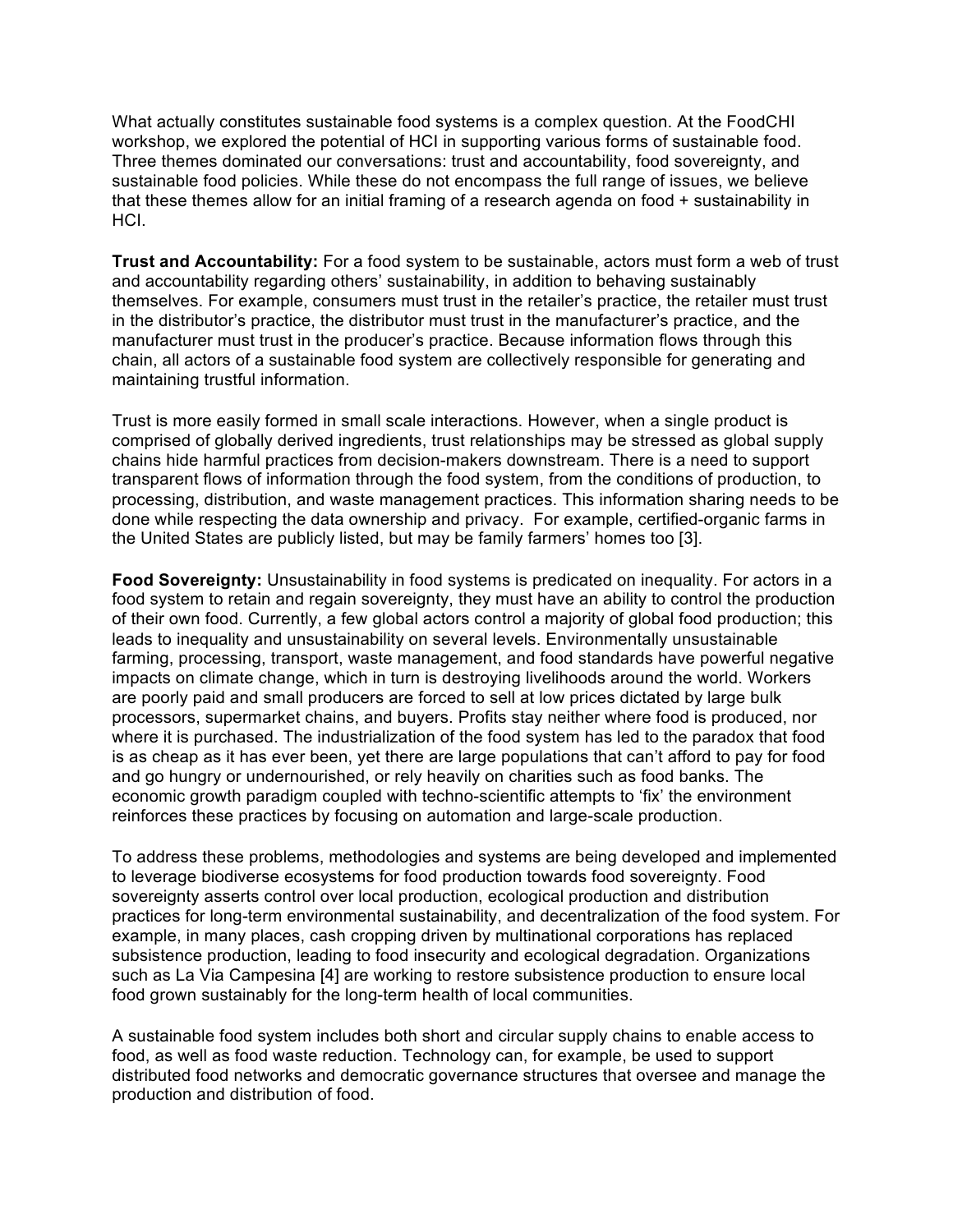**Sustainable Food Policy:** Many government policies are enacted for food planning and regulation, from control of foodborne pathogens such as *E. coli* to organic certifications. These policies are created, regulated, and administered at various scales. At the international level, organizations such as the Organisation for Economic Co-operation and Development (OECD) and the Food and Agriculture Organization of the United Nations (FAO) develop programs to support sustainable development in agriculture. Most countries have agencies (e.g., the United States Department of Agriculture) that focus on national policies. The combined policies, actions, and programs of these organizations can result in positive change. For example, the chemical pesticide DDT was globally banned for non-vector use in 2004, in response to at least 26 national bans, and therefore is not used in agriculture in most countries around the world.

However, the present practices and legal standards of global food production and distribution systems remain deeply unsustainable. Policies in most food systems neglect to hold certain actors accountable for the environmental and social sustainability of their practices. Without policy, profits will trump sustainability in the current economy.

Policy regulations can level the playing field so that all corporate actors are held to the same standards, and so that smaller players can be supported in their efforts to implement sustainable practices which may have longer time horizons. For example, perennial polycultures, which make use of tree crops, berries, and vegetables such as rhubarb and artichokes, can be highly sustainable, but it takes a while for farmers to realize a profit with such crops compared to annual monoculture crops.

Any design work to support a sustainable food system will need to be sensitive to the associated policy context, as well as encourage participation in or compliance with sustainability-oriented policies.

## **Challenging Paradigms and Practices of Technology**

How can trust and accountability to behave sustainably be built and maintained in a complex food system? How can food sovereignty replace lack of local control and poverty as defining characteristics of modern food systems? How can policy be changed or created to challenge the paradigm and norms of food production and distribution systems so that we can move to more sustainable practices? Working to address these questions is imperative. Without revisiting the paradigms and practices of HCI research, we risk perpetuating the shortcomings and unsustainability of current food systems. For example, despite declarations to "disrupt" food, many technologies perpetuate the environmental unsustainability and social injustices of current food systems. This is true even for technologies designed with sustainability intentions. Depending on how food is distributed, these systems can encourage or inhibit more sustainable food distribution practices. Some technologies intended to help fix food access issues instead support convenience and food-on-demand to consumers who already have access. Others try to encourage the consumption of organic or sustainably grown food, but also wind up perpetuating the exclusive availability of such foods in high-value markets. Systems that fail to account for the unsustainability of some actor or service they are connecting make it easier for that unsustainable behavior to occur.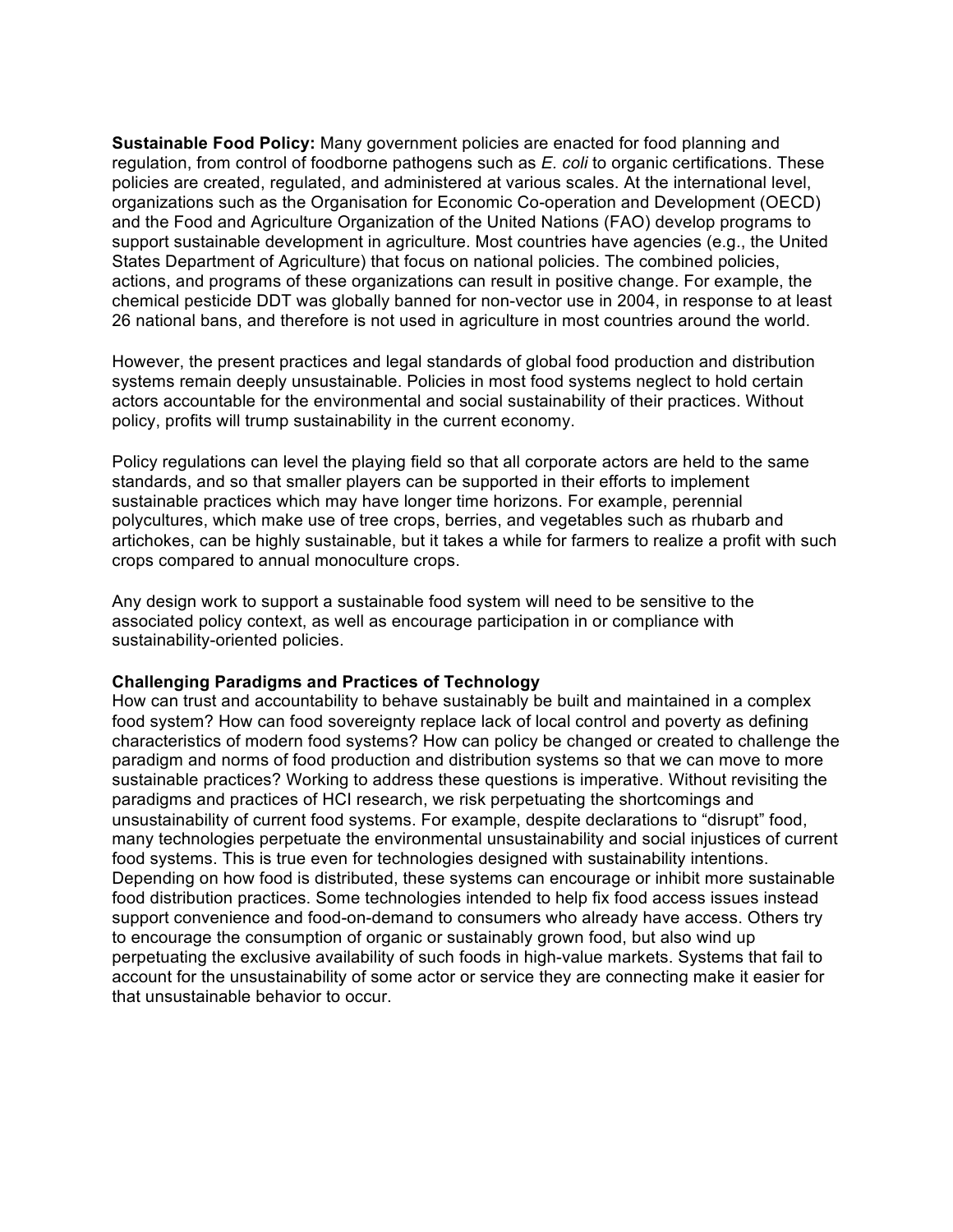Technologies may also perpetuate these challenges because they are ineffective at creating the flow of information needed in a sustainable food system. Technologies aimed at providing transparency at various points in food system are currently disconnected. For example, Open Food Facts is a consumer application providing nutritional data on certain food products, while Agri-Footprint is a food-focused life cycle assessment database aimed at food producers to engage in environmental impact assessments of their production practices. However, data do not flow between these consumer- and producer-facing tools.

We need to be mindful of the potential negative consequences of our design decisions. Without revisiting the paradigms and practices of HCI research, we risk perpetuating the shortcomings and unsustainability of current food systems. The anthropocentric nature of human-centered design is insufficient for HCI topics that intersect with environmental and sociopolitical challenges [7]. Human-centered design may improve things for some in the food system at the expense of others, or may provide something that an end user needs but with second- and third-order effects in the food system that negatively impact that end user.

To transform the food system, we will need to engage with assumptions about how food systems and supporting technologies should be designed, how they could be designed, and how they will interface with other aspects of industrial civilization. This process will sometimes be uncomfortable, forcing us to consider issues that are not easily resolved and realities that are inconsistent with our current understandings of the world. Nevertheless, without challenging prevailing paradigms and practices of technology, we are unlikely to create more than incremental change.

## **Research Agenda for Food + Sustainability in HCI**

Before narrowing in on specific technological solutions, we must engage in and understand current food systems, what is failing in these systems, and how technology is already being used in these systems. There is much that we as a community overlook or are unaware of when designing for sustainable food. Until we have thoroughly explored the context for which we would like to design, and developed strong relationships with people working in those contexts, we will likely fall short of the mark in achieving our goals in supporting sustainable food.

**Systems-thinking:** A priority is to learn the many different purposes the current food system serves, of which providing nutritious food at affordable prices is only one. Whatever change is proposed, a conflict of interests may result in some actors attempting to counteract proposed changes. For example, a change that threatens revenue might be contested [4].

**Accountability**: A priority is to ensure that all actors of the food system are accountable for upholding sustainable practices. Producers, processors, distributors, retailers, and waste managers each have a unique arena of influence that can enable either sustainable or unsustainable practices. We should explore how to support them in enabling sustainable practices.

**Policy**: A priority is to include policy-makers as actors in the food system. Policy can be especially effective in holding actors of a food system accountable for sustainable practices. We must explore how policy makers come by their information about food systems and ensure that they are provided rich, accurate information to bear on policy decisions. We must support the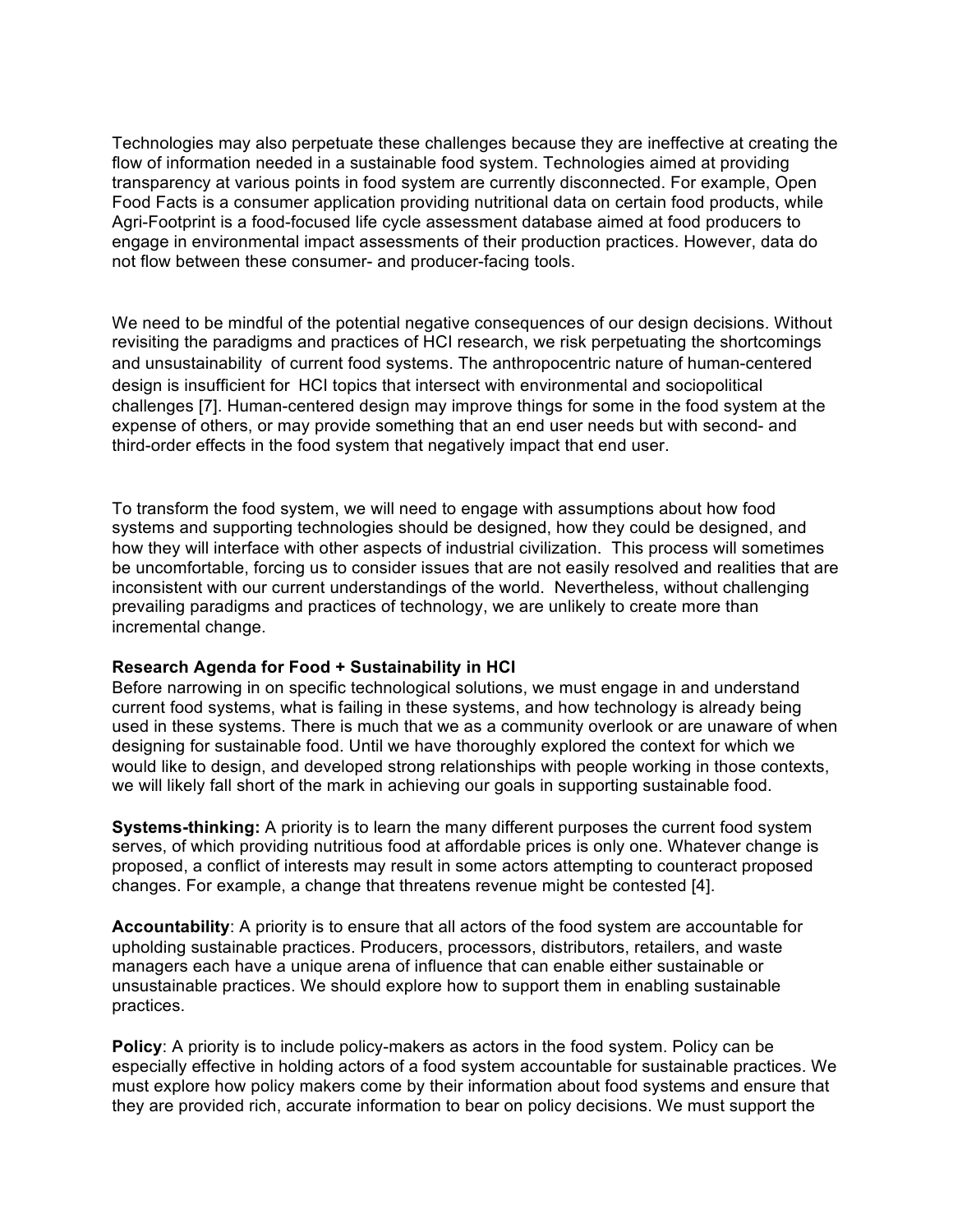voices that typically go unheard. When working to influence policy, we must confront the fact that the work of the greater HCI community has gone largely unnoticed by policymakers [8]. However, we have the capability of engaging with policy to inform and influence decisions related to sustainable food production.

**Scale-sensitivity**: A priority is to work with small, highly motivated social movements on bottom-up change towards food sovereignty, while considering the policy context. Recent food trends indicate there is consumer interest in local food production and in small-scale farming, which is interpreted as a sign of quality. In the wake of this interest, people in urban areas are rediscovering practices of growing food and producing vegetables and fruits. This renewed interest can help people connect to what they eat and to understand the kinds of resources and complex processes that are required to put food on the table.

**Constraints**: A priority is to understand the legal, regulatory, and social constraints we must work within. Many practices in the food system are enforced by policy and social norms. We can discover how to design sustainable food systems within political and social constraints. We have to be mindful that those constraints may, perhaps unintentionally, influence our designs towards more unsustainable practices. Also, this means that we cannot design something that move towards an ideal sustainable food system but is not legally or socially supported without facing significant pushback. We should also recognize that the make up of local political and social systems will yield additional and often unique constraints for sustainable food systems.

# **Conclusion**

As HCI researchers, we can begin to engage with issues in food + sustainability by exploring food systems on land and at sea, across cultures and generations, presenting us with challenges that need to be addressed at global and multi-generational scales. To achieve this agenda, we must include the views and voices of diverse global populations to aid in the development of a representative knowledge base of challenges and solutions in the food systems at different scales and in different geographies. The impact of catastrophic events (e.g., scarcity, climate, disease) on food systems and responses in other parts of the world (e.g., problems with crop yield and supply chain, poverty and famine) has largely been invisible to food systems in parts of North America and Europe. These challenges and events provide the backdrop for considering future scenarios for sustainable food systems supported by digital technology, including uncertain and unpredictable climates, untrustworthy business models and supply chains, and challenges around increasing poverty and social injustice. By mapping these challenges and events to the roles of digital technology we will be able to make a start on HCI's journey into the design and development of sustainable food systems across populations, lands, oceans, and generations.

This article is our first step towards developing a new food + sustainability research agenda in HCI. We call on the community to take on the themes of sustainable food that challenge paradigms and norms of technology we have outlined for developing a sustainable food system. We must continue to challenge poverty and enable food sovereignty globally, to push for new policies and work on understanding and re-configuring the trust and power in the relationships in the food system. Designing a sustainable food system is no simple feat. It is a challenge that spans human and physical geographies that surpass both our current understanding in HCI and our lifespans.

## **References**